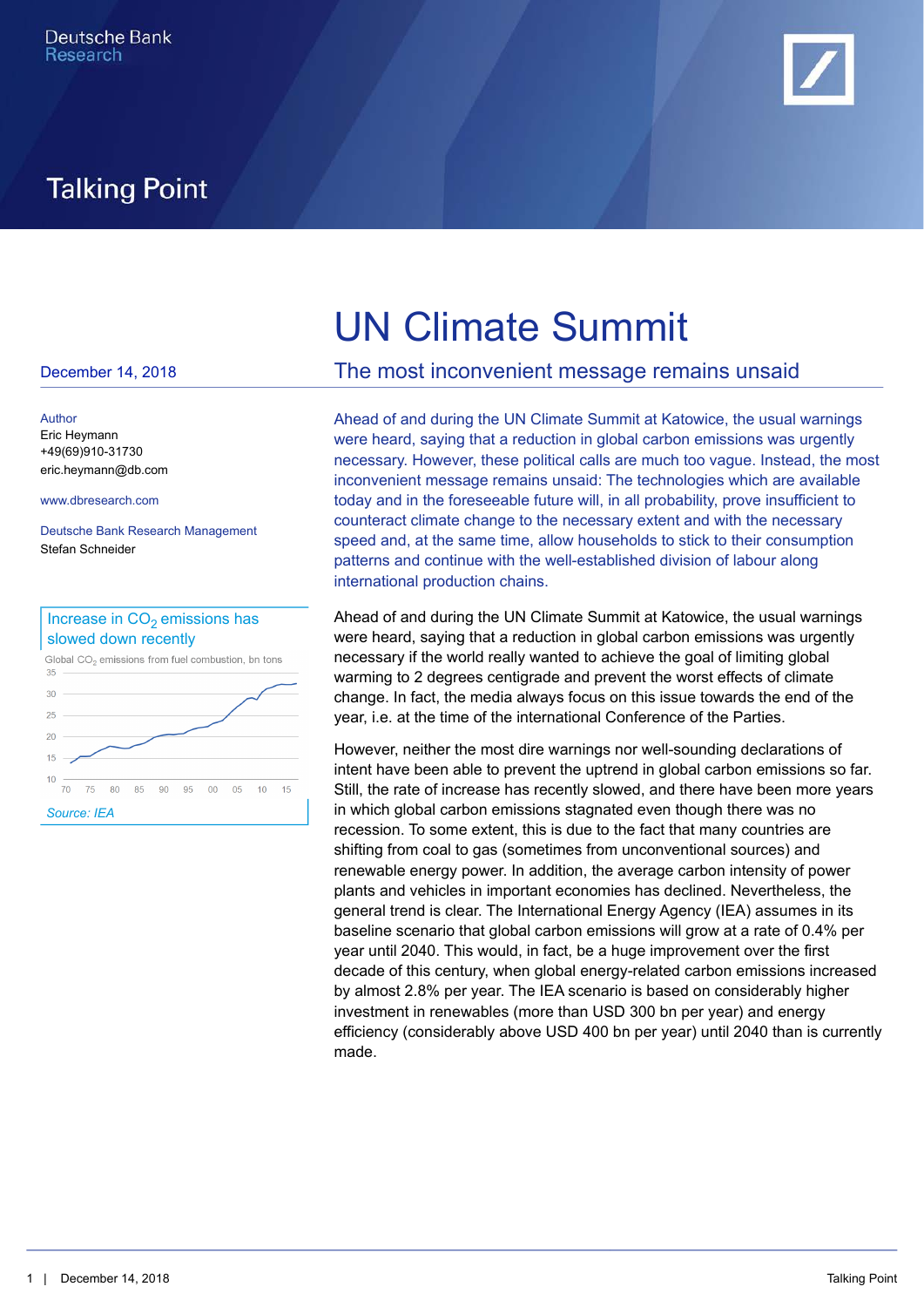

# UN Climate Summit



The message from this forecast is quite inconvenient. It seems that even the huge investments assumed by the IEA will not be sufficient to supply a global dominant in the long term population that is increasing by 80 million each year with the necessary energy (heating, mobility, power) and reduce global carbon emissions palpably at the same time. In other words: the "new" renewable energy sources (wind and solar power) are obviously not powerful enough. According to the IEA scenario, their share in global primary energy demand is to grow from currently c. 2% to only 7% by 2040. Wind and solar power are not adjustable at will. Depending on where wind and solar plants are located, their capacity utilisation is extremely low. Cost-efficient and large-scale storage technology is not in sight. That means that it will still be necessary to produce power from controllable sources, which can be relied on if the wind does not blow or the sun does not shine. These additional (and often underused) capacities will cause additional expenses, both for individual companies and at a macro-economic level. And these costs are often forgotten because people focus on the decline in pure costs for renewable power generation.

#### **Who will call for sacrifices?**

If we accept the IEA scenario as roughly plausible, the resulting message is highly inconvenient again. The technologies which are available today and in the foreseeable future will, in all probability, prove insufficient to counteract climate change to the necessary extent and with the necessary speed and, at the same time, allow households to stick to their consumption patterns and continue with the well-established division of labour along international production chains. In all probability, this is true even if the focus of climate protection measures shifts towards the cheapest options to avoid carbon emissions, i.e. if the economic efficiency of climate protection policy is increased.

Policymakers are understandably reluctant to make a clear case for unpopular sacrifices. However, neither citizens nor companies are likely to change their consumption and production patterns to the extent that would be necessary to reach the goal of limiting global warming to 2 degrees centigrade. Higher energy taxes or considerably stricter laws (for example a ban of climatedamaging technology or an obligation to use certain climate-friendly technologies) would probably be required. However, the "yellow vest" protests in France have shown just how difficult such steps may be. After all, a comparatively small increase in fuel taxes was one trigger for the demonstrations.

So far, there has not yet been a democratic discussion about which costs and restrictions (in terms of freedom of choice and vested rights) households and companies would be willing to accept to help reduce greenhouse gas emissions; in any case, the per-capita contribution would be minimal. Political calls for better climate protection are much too vague. An economic and social issue of this importance should be discussed in more concrete terms, for example by explaining clearly what it would mean for Europeans to reduce greenhouse gas emissions by 80 - 95% by 2050 (compared to 1990). While it is, of course, impossible to forecast all consequences in detail, a simple